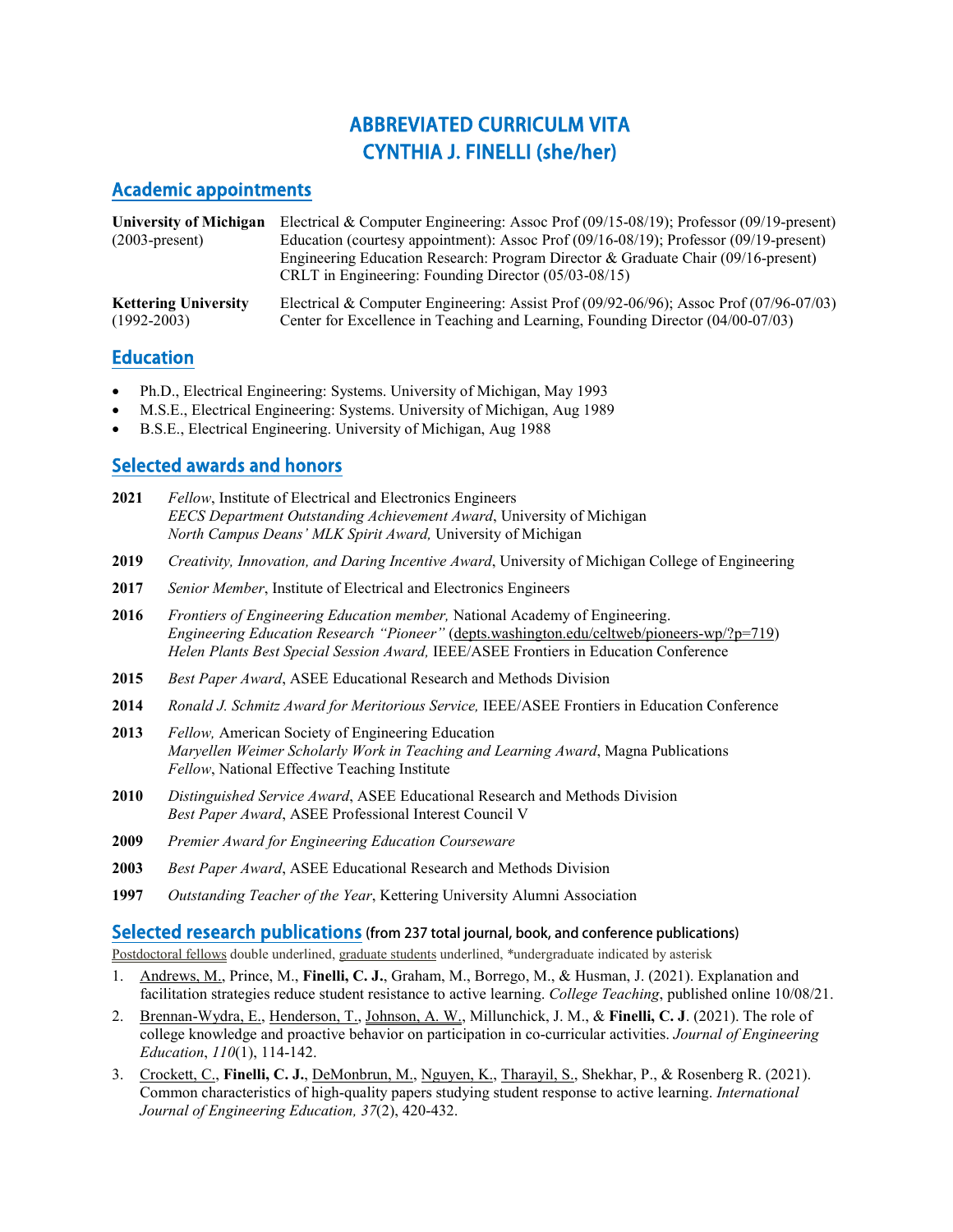- 4. Johnson, A. W., Su, M. P.\*, Blackburn, M. W.\*, & **Finelli, C. J.** (2021). Instructor use of a flexible classroom to facilitate active learning in undergraduate engineering courses. *European Journal of Engineering Education, 46*(4), 618-635.
- 5. Nguyen, K. A., Borrego, M., **Finelli, C. J.**, DeMonbrun, M., Crockett, C., Tharayil, S., & Rosenberg, R. (2021). Instructor strategies for implementing active learning: A systematic literature review. *International Journal of STEM Education*, *8*(1), 9.
- 6. Andrews, M. E., Graham, M., Prince, M. J., Borrego, M., **Finelli, C. J.,** & Husman, J. (2020). Student resistance to active learning: Do instructors (mostly) get it wrong? *Australasian Journal of Engineering Education, 25*(2), 142-153.
- 7. Brennan-Wydra, E., Millunchick, J. M., Henderson, T., Johnson, A. W., & **Finelli, C. J**. (2020 Jul/Aug). Investigating the adaptation of socialization processes scales in engineering education context. *International Journal of Engineering Education, 36*(4), 1383-1395.
- 8. **Finelli, C. J.,** & Borrego, M. J. (2020). Evidence-based strategies to reduce student resistance to active learning. In J. J. Mintzes & E. M. Walter (Eds.), *Active learning in college science: The case for evidence-based practice*. pp. 943-952. Cham, Switzerland: Springer Nature.
- 9. Shekhar, P., Borrego, M., DeMonbrun, M., **Finelli, C. J.**, Crockett, C., & Nguyen, K. (2020, Jul/Aug). Negative student responses to active learning in STEM classrooms: A systematic review of underlying reasons. *Journal of College Science Teaching, 49*(6), 45-54.
- 10. DeMonbrun, R. M., Cañas, J. C., & **Finelli, C. J.** (2019). Influencing changes in teaching: Addressing motivations and barriers to the adoption of evidence-based teaching practices in engineering. *Journal of Excellence in College Teaching, 30*(1), 101-125.
- 11. **Finelli, C. J.**, & Borrego, M. (2019). Adoption of research-based instructional strategies in engineering and computer science. In S. Laursen (Ed.), *Levers for change: An assessment of progress on changing STEM instruction.* pp. 69-79. Washington, DC: American Association for the Advancement of Science.
- 12. **Finelli, C. J.**, & Froyd, J. E. (2019, Spring). Improving student learning in undergraduate engineering education by improving teaching and assessment. *Advances of Engineering Education*, 1-30.
- 13. Johnson, A.W., Blackburn, M. W.\*, Su, M. P.\*, & **Finelli, C. J.** (2019). How a flexible classroom affords active learning in electrical engineering. *IEEE Transactions on Education, 62*(2), 91-98.
- 14. Shekhar, P., Prince, M. J., **Finelli, C. J.**, DeMonbrun, R. M., & Waters, C. K. (2019). Integrating quantitative and qualitative research methods to examine student resistance to active learning. *European Journal of Engineering Education, 44*(1), 6-18.
- 15. DeMonbrun, R. M., Kerst, J.\*, Pfershy, H.\*, & **Finelli, C. J.** (2018). The long-term impact of a faculty development program on student evaluations of teaching. *International Journal of Engineering Education, 34*(4), 1325-1334.
- 16. **Finelli, C. J.**, Nguyen, K. A., DeMonbrun, R. M., Borrego, M., Prince, M. J., Husman, J., Henderson, C., & Waters, C. K. (2018). Reducing student resistance to active learning: Strategies for instructors. *Journal of College Science Teaching, 47*(5), 80-91.
- 17. Tharayil, S. A., Borrego, M., Prince, M., Nguyen, K. A., **Finelli, C. J.**, & Waters, C. K. (2018). Strategies to mitigate student resistance to active learning. *International Journal of STEM Education, 5*(7), 1-16.
- 18. DeMonbrun, R. M., **Finelli, C. J.**, Prince, M. J., Borrego, M., Shekhar, P., Henderson, C., & Waters, C. K. (2017, Apr). Creating an instrument to measure student response to instructional practices. *Journal of Engineering Education, 106*(2), 273-298.
- 19. Nguyen, K. A., Husman, J., Borrego, M., Shekhar, P., Prince, M. J., DeMonbrun, R. M., **Finelli, C. J.**, Henderson, C., & Waters, C. K. (2017, Jan/Feb). Students' expectations, types of instruction, and instructor strategies predicting student response to active learning. *International Journal of Engineering Education, 33*(1A), 2-18.

### Recent invited presentations (from 61 total invitations)

- **2021** *Active learning in the STEM classroom: Overcoming barriers and planning for action*. Texas A&M *Enhancing remote teaching in engineering-Lessons learned from Fall 2020.* University of Michigan
- **2020** *Review unto others as you would have others review unto you*. 48th Frontiers in Education Conference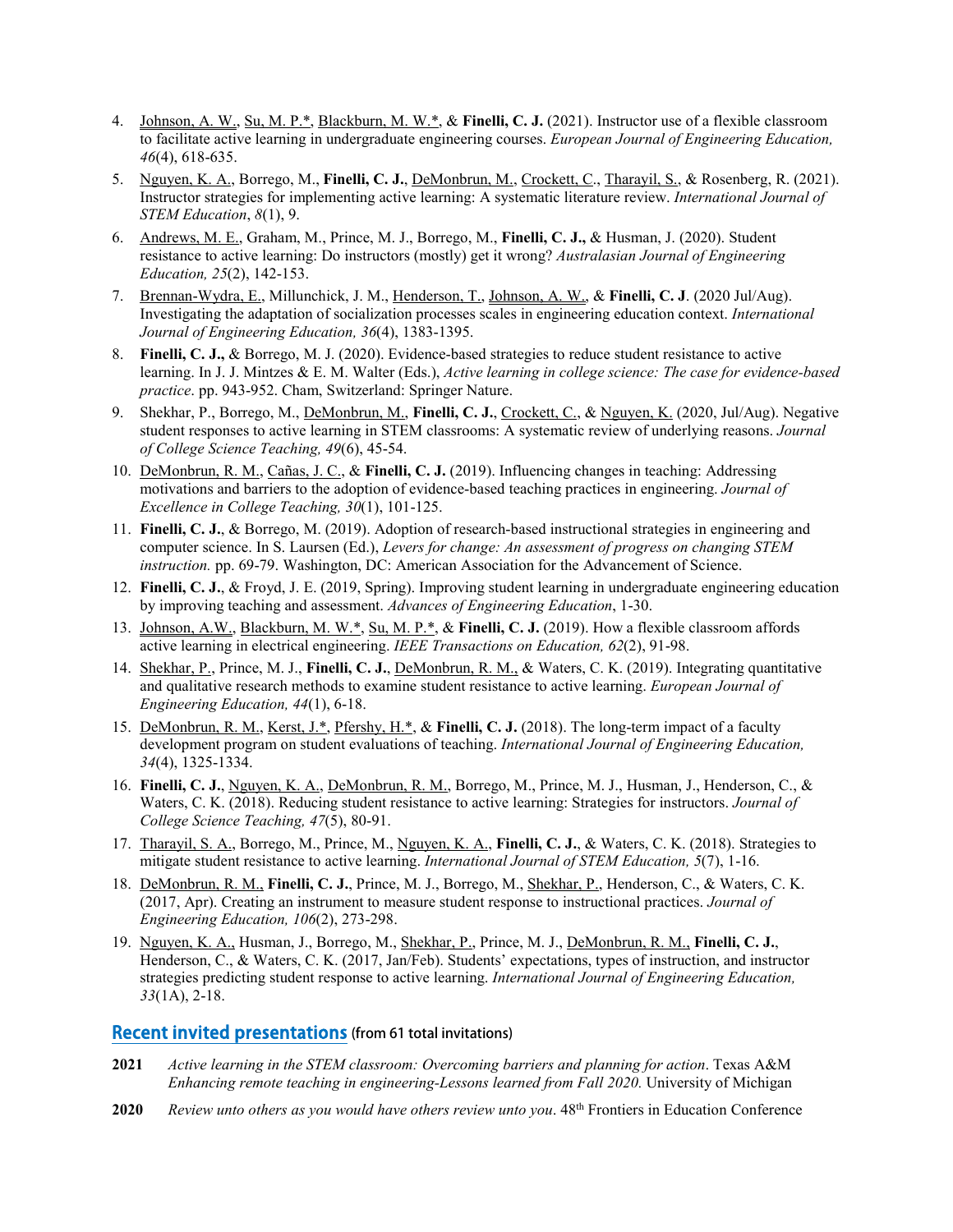*In pursuit of active learning: Challenges, insights, and opportunities* (**invited keynote address**). International Conference on Active Learning in Engineering Education, Pattaya, Thailand *Student resistance to active learning: Insights and opportunities*. KTH Royal Institute of Technology, Stockholm, Sweden

- **2019** *Active learning for busy skeptics and true believers*. University of Texas at Austin, TX *Making space for the Scholarship of Teaching and Learning in your portfolio of scholarship.* UM *Overcoming student resistance to active learning*. Florida International University, Miami, FL
- **2018** *Meet the engineering education pioneers*. 48th Frontiers in Education Conference, San Jose, CA *Reviewers, reviewers, reviewers!* 2018 Annual SEFI Conference, Copenhagen, Denmark *Achieving broader impacts through your journal publications*. 2018 ASEE Annual Conference

### Selected grant funding (from 30 awards, including 16 NSF grants, with Finelli share exceeding \$3 million)

- 1. *Academic success of STEM college students with Attention Deficit Hyperactivity Disorder and the role of classroom teaching practices.* National Science Foundation, total and Finelli's share: \$300,000. 05/21-04/24
- 2. *Learning to be watchdogs—Advancing engineers' ability to recognize, strategize about, and act on public welfare issues.* National Science Foundation, total \$350,000, Finelli's share \$168,398. 05/21-04/24
- 3. *Reducing student resistance to active learning: Applying research results to faculty development*. National Science Foundation, total: \$1,863,365, Finelli's share: \$676,104. 10/18-09/22
- 4. *Introduction and assessment of i-Newton for the engaged learning of engineering dynamics*. National Science Foundation, total: \$299,992, Finelli's share: \$149,996. 09/15/16-08/20
- 5. *Impact of flexible classroom spaces on faculty pedagogy and student behavior*. National Science Foundation, total and Finelli's share: \$300,000. 06/17-05/20
- 6. *Research Initiation: Understanding the relationships between participation in co-curricular activities, student characteristics, and the professional formation of engineers*. National Science Foundation, total: \$150,000, Finelli's share: \$63,248. 09/16-08/19

## Selected service

#### **Editorial, reviewer, and consultant roles**

- *Journal of Engineering Education.* Advisory Board Member, 07/01/20-06/30/23; Guest editor, 01/01/21- 12/31/21; Deputy Editor, 07/01/17-06/30/20.
- *IEEE Transactions on Education*. Associate Editor, 07/01/14-06/30/20.
- *National Science Foundation.* Reviewer, 2002-present.
- *European Journal of Engineering Education.* Reviewer, 2020-present.
- *International Journal of Engineering Education*. Reviewer, 2005-present.

#### **National/international committees and task forces**

- Scholarly Publications Committee, American Society of Engineering Education. Co-Chair, Jul 2021-Jun 2023.
- Task Force on Faculty Teaching Excellence, American Society of Engineering Education. May 2020-Jul 2021.

#### **Select institute and college committees and task forces**

- Graduate Admissions GRE Policy Committee, College of Engineering. Feb 2021-May 2021.
- Search Committee, Engineering Education Research Faculty, College of Engineering. Chair, Sep 2020-Aug 2021; Sep 2015-Oct 2017.
- Faculty Race and Equity Training Steering Committee, College of Engineering. Sep 2020-May 2021.
- Honors and Awards Committee, College of Engineering. Sep 2019-Aug 2021.
- Rackham Research Agenda-Faculty Advisory Committee, University of Michigan. Jan 2019-Dec 2020.
- Dean's Advisory Committee for Female Faculty (DACFF), College of Engineering. Member, Sep 2018-Aug 2020; Co-Chair, Sep 2020-Aug 2021.